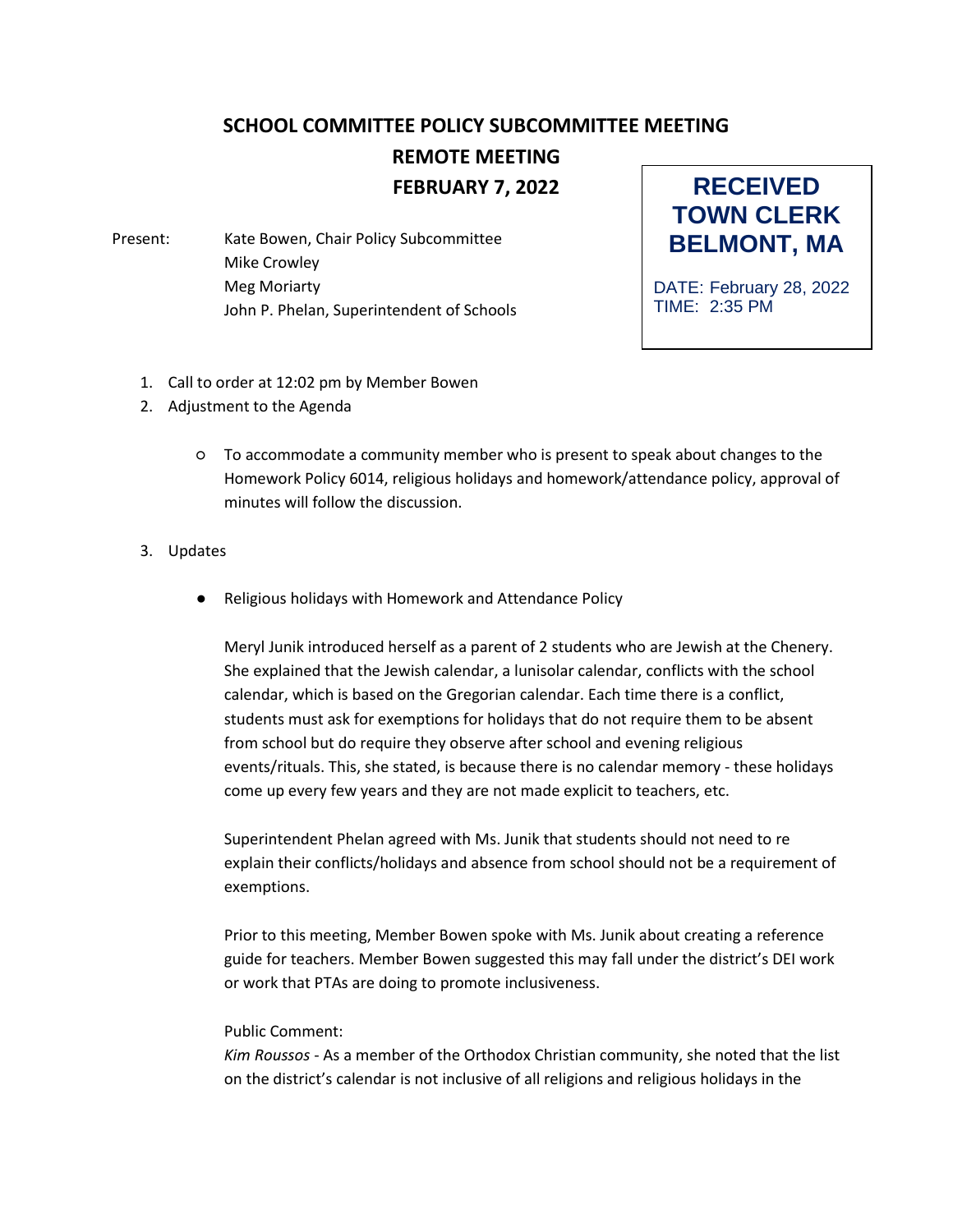community. She has previously communicated with Andrea Prestwich and is hopeful with this being brought forward again.

Edits were made to Homework Policy 6014 and will be read at the next Policy Subcommittee reading before being put forth to the School Committee for a vote for approval.

To Do: Superintendent Phelan will work with others to explore the holiday calendar and potential website listing. He will send any changes to the Policy SC.

- 4. Minutes 1/24/2022
- Ms. Moriarty read three edits in the minutes that were suggested by Ms. Bowen. Then, Mr. Crowley moved to approve minutes from January 24, 2022. Member Bowen second. Roll call vote. (3-0-0)

## 3. Updates Continued

- Immunization Policy
	- Superintendent Phelan emailed Colby Bryant to inquire about vaccine mandates. She provided a written response. She is aware of the following districts who implemented any vaccine mandate: Cambridge Public Schools - extracurricular vaccine mandate. Amherst-Pelham Regional School District - vaccine mandate along with the local BOH.
	- There is still some question about the goal of new vaccination language/mandate as proposed by Member Saeh
	- Member Bowen read the current JLCB Immunization of Students policy language and MASC language for communicable diseases [\(https://www.belmont.k12.ma.us/bps/Portals/0/docs/scpublicdocuments/2021-](https://www.belmont.k12.ma.us/bps/Portals/0/docs/scpublicdocuments/2021-22/Policy_Procedures_Subcommittee-Immunization_1_24_2022.pdf?ver=2022-01-25-095457-620) 22/Policy Procedures Subcommittee-Immunization 1 24 2022.pdf?ver=2022-01-25-[095457-620\)](https://www.belmont.k12.ma.us/bps/Portals/0/docs/scpublicdocuments/2021-22/Policy_Procedures_Subcommittee-Immunization_1_24_2022.pdf?ver=2022-01-25-095457-620) .
	- Superintendent Phelan will have the nursing staff take a look at the language in these 2 policies with attention to COVID vaccinations and provide feedback to the Policy SC.
- **Transportation Policy** 
	- Member Bowen presented Transportation Policy 7006 with added language
	- The goal of adding language is to recognize all forms of transportation to school
	- Superintendent Phelan suggested removing the reference to "Safe Routes" to keep it broad
	- Bowen suggested retaining the language with MassDOT and its recommended organizations
	- Member Moriarty motioned to bring the policy to the full School Committee. Member Crowley seconded. Member Bowen will send the revisions to Chair Checkoway.